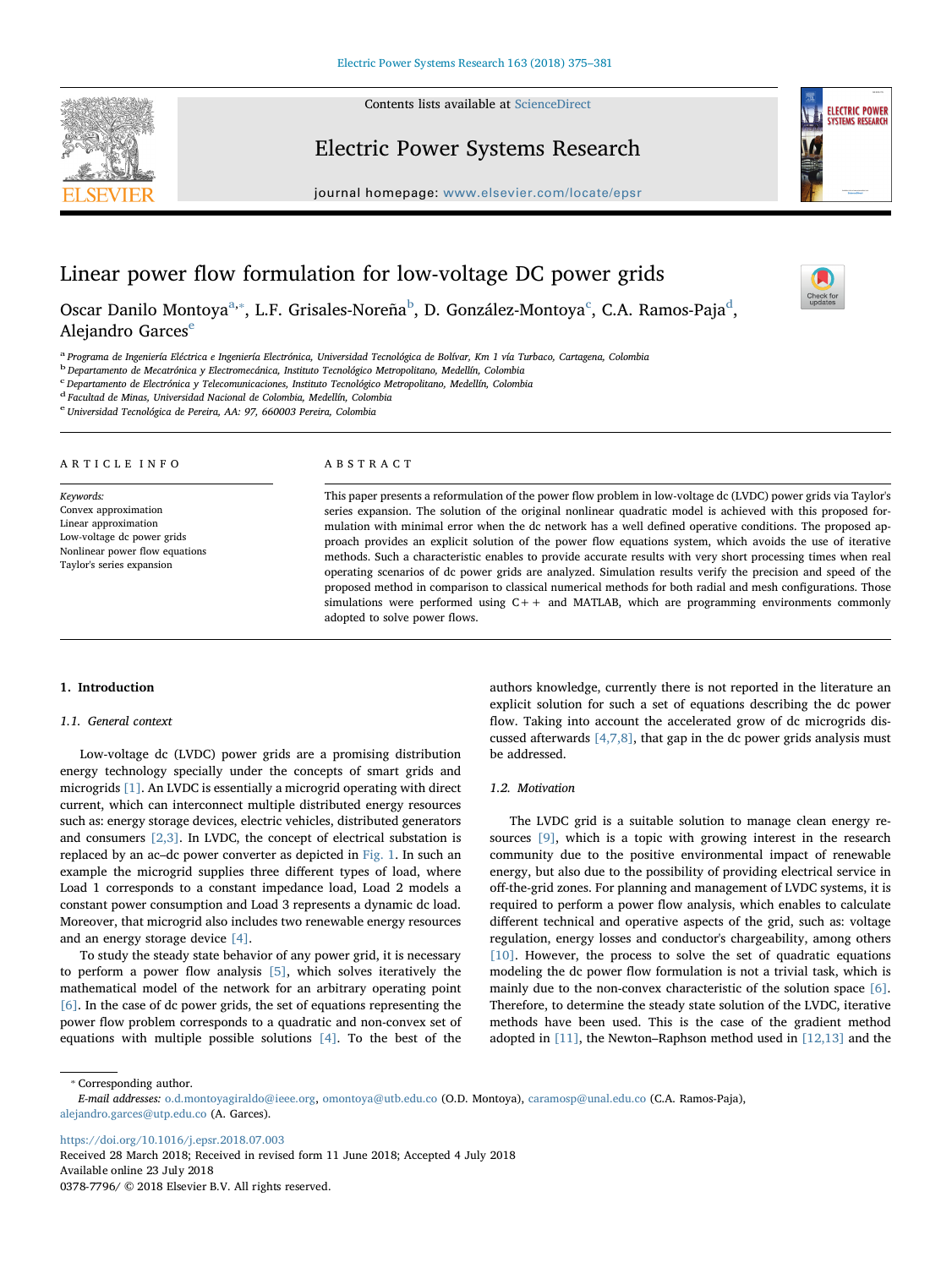<span id="page-1-0"></span>

Fig. 1. Typical interconnection of distributed energy resources in a LVDC microgrid.

successive approximation algorithm reported in [\[4\]](#page-6-2), among others.

The main drawback of iterative methods is the long processing times required to solve the power flow formulation [\[14\];](#page-6-9) this taking into account that such equations system must be solved several times in both planning and operation processes [\[15,16\]](#page-6-10). Therefore, this paper proposes a non-iterative method to solve the power flow equations in LVDC microgrids under the presence of constant-power loads. This method is designed to be applied to dc grids with radial or mesh configurations of any size and load condition, offering accurate enough results with lowcomputational effort, hence with shorter processing times in comparison with the iterative methods commonly adopted for this problem.

## 1.3. Brief state-of-the-art

In the specialized literature there is an increasing interest in LVDC under the microgrid concept, since this electrification technology allows to provide electrical service to remote areas using renewable energy resources [\[17\];](#page-6-11) moreover LVDC enable to improve the efficiency of classical urban distribution networks via hybrid ac–dc interconnections [\[18\]](#page-6-12). The works reported in  $[1,19]$  review the state-of-the-art about the importance of dc microgrids, analyzing the challenges and opportunities in terms of optimization and control. Those works identify the power flow analysis as an essential tool to perform control and optimization processes. Following this line, the authors of [\[12,20\]](#page-6-8) present adaptations of classical methods such as Newton–Raphson or Gauss–- Seidel to this problem.

In the case of convex and linear formulations, there exist multiple references mainly devoted to ac grids [\[5,21\]](#page-6-3). Concerning dc grids, the work reported in [\[22\]](#page-6-13) presents a convex reformulation of the power flow in high-voltage dc grids via semidefinite programming. One of the most analyzed problems in dc grids is the presence of constant power loads; for this reason the work reported in [\[4\]](#page-6-2) defines the necessary conditions to guarantee the uniqueness of the solution of dc power flow equations independent of the solution method. Moreover, the works reported in [\[6,23\]](#page-6-4) present the sufficient conditions to guarantee the existence of the solutions of power flow problems in ac and dc grids with constant power loads. Those works were carry out using linear matrix inequalities. Multiple linear techniques have been developed for solving the power flow problem in ac power grids [24–[26\]](#page-6-14). This is the case of the work reported in [\[4\]](#page-6-2), in which the Lauren series has been adopted for linearizing the power flow equations by using their complex representation. In [\[27\]](#page-6-15) is proposed a linear method based on the Jacobian approach for radial distribution network with lateral derivations and distributed energy resources. Similarly, in [\[28\]](#page-6-16) it is presented a linear power flow representation, which is based on a curve-fitting technique to derive a voltage-dependent load model to split the loads as a combination of impedances and current sources; moreover, numerical approximations on the imaginary part of the nodal voltages are also

#### considered.

However, to the best of the authors knowledge, there is not reported in literature a widely accepted linear approximation to solve the power flow equations in dc power grids; which is the gap this paper is intended to fulfill.

## 1.4. Contribution and scope

This paper proposes a linear approximation method to solve explicitly the power flow problem in dc power grids. This method does not require any iterative process to determine the power flow solution, which provides a reduced computational effort when compared with iterative approaches. Moreover, the result is mainly oriented to LVDC grids which encompasses dc distribution, dc microgrids and nanogrids, independently of the topology and load conditions. Therefore, both radial and mesh grids can be analyzed with the proposed method.

A general expression is developed to obtain the solution of the power flow equations in LVDC grids, which requires only the admittance nodal matrix of the grid to be properly defined. Moreover, computational comparison of the proposed linear approximation with the classical non-linear methods and convex relaxation is made by using both  $C++$  and MATLAB implementations to validate the robustness and advantages of the proposed solution.

## 1.5. Document organization

The remain of paper is organized as follows: Section [2](#page-1-1) presents both the classical nonlinear dc power flow formulation and the proposed linear approximation based on a Taylor series expansion. Then, Section [3](#page-3-0) presents the general characteristics of the test system and the comparative methods. Afterwards, the simulation considerations, results and analyses are provided in Section [4.](#page-4-0) Finally, the conclusions given in Section [5](#page-5-0) close the paper.

## <span id="page-1-1"></span>2. Power flow formulations

This section presents the derivation of the classical power flow equations and the proposed linear reformulation for dc power grids. Those models are based on the realistic assumption that the dc grid has well defined operative conditions in terms of quality service and electrical connections [\[4\]](#page-6-2).

#### 2.1. Network structure and considerations

Considering a dc power grid formed by a set of  $N = \{1, 2, ..., N\}$ nodes, it can be divided in three subsets depending on node nature: constant voltage nodes or generator nodes  $\nu$ , constant impedance nodes R and constant power nodes P, hence  $N = \{V \cup R \cup P\}$ . For practical purposes, the sets  $R$  and  $P$  can be compacted in a unique set named demands, which is defined as  $D$ . The set of branches is represented by  $\mathcal{E} = \mathcal{N} \times \mathcal{N}$ .

Moreover, the following practical considerations hold [\[22\]:](#page-6-13)

Assumption 1. The dc power grid contains a least one constant voltage node.

Assumption 2. The graph is connected, this is, there are not isolated nodes on the dc power grid.

Assumption 3. The voltage profile solutions are contained within the interval  $V_{\text{min}} \le V \le V_{\text{max}}$ , where  $V_{\text{min}} > 0$ .

Assumption 4. The dc power grid is operating under steady state conditions, this is, there are not external perturbations.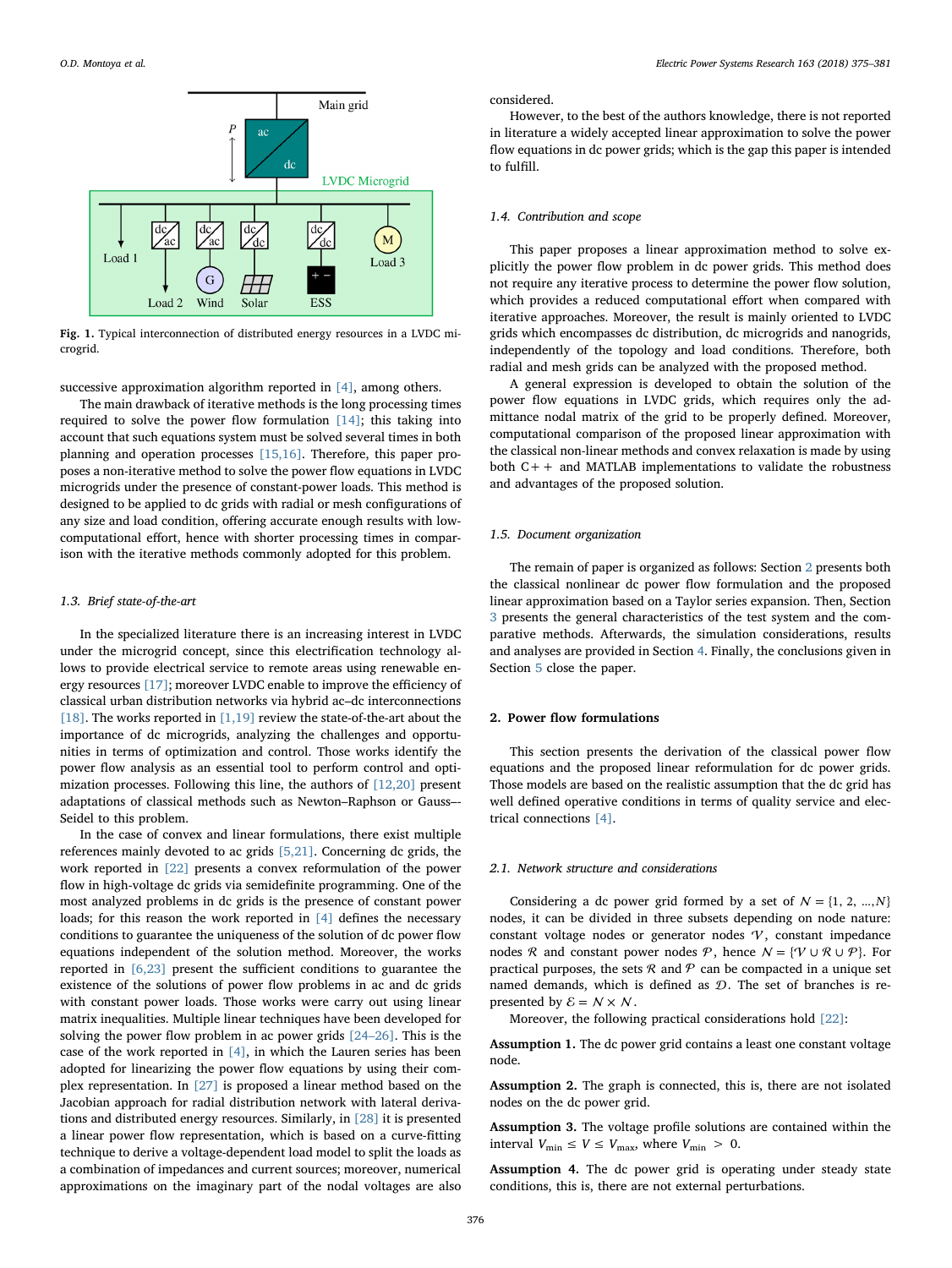#### 2.2. Mathematical relations and nonlinear formulation

<span id="page-2-0"></span>The classical formulation of the power flow equations for dc grids is based on the admittance nodal matrix, which relates the nodal voltages and the nodal injected currents as follows [\[22\]](#page-6-13):

$$
\begin{pmatrix}\nI_1 \\
I_2 \\
I_3 \\
\vdots \\
I_k \\
I_n\n\end{pmatrix} =\n\begin{pmatrix}\nG_{11} & G_{12} & \cdots & G_{1k} & \cdots & G_{1n} \\
G_{21} & G_{22} & \cdots & G_{2k} & \cdots & G_{2n} \\
\vdots & \vdots & \ddots & \vdots & \vdots & \vdots \\
G_{k1} & G_{k2} & \cdots & G_{kk} & \cdots & G_{kn} \\
\vdots & \vdots & \cdots & \vdots & \ddots & \vdots \\
G_{n1} & G_{n2} & \cdots & G_{nk} & \cdots & G_{nn}\n\end{pmatrix}\n\begin{pmatrix}\nV_1 \\
V_2 \\
\vdots \\
V_k \\
\vdots \\
V_n\n\end{pmatrix}
$$
\n(1)

In [\(1\)](#page-2-0)  $I_k$  corresponds to the injected current at node  $k$ , while  $V_k$ represents its nodal voltage,  $G_{ki}$  is the conductance value associated to the physical interconnection between nodes k and i, and  $G_{kk}$  corresponds to the algebraic sum of all conductances connected at node  $k$ , respectively. In this model  $G_{kk}$  contains all the information of the line resistive effects related to the kth node, including the possible constant resistive loads, which reduces the power flow analysis to constant power nodes or step-nodes.

<span id="page-2-1"></span>The instantaneous power in electrical networks corresponds to the product between the voltage and current on a specific point of the network, in case of the k-th node the electrical power can be defined as:

$$
P_k^G - P_k^D = P_k = V_k I_k, \quad \forall \ k \in \mathcal{N},
$$
\n
$$
(2)
$$

where  $P_k^D$  and  $P_k^G$  represent the active power demanded and generated at node  $k$ , respectively, while  $P_k$  corresponds to the total active power injected at node k. If the kth row of  $(1)$  is replaced in  $(2)$ , the power flow equations take the form presented in [\(3\)](#page-2-2).

<span id="page-2-2"></span>
$$
P_k = V_k \sum_{j \in \mathcal{N}} G_{kj} V_j, \quad \forall \ k \in \mathcal{N}
$$
\n(3)

## 2.3. Linear reformulation of the power flow

The linear approximation of the power flow equations is based in the Taylor's series expansion [\[29\],](#page-6-17) for this reason the following consideration need to be fulfilled for each generator node modeled as constant voltage node:

Assumption 5. The node has the capability of generating or consuming the amount of active power needed to support the active power balance of the grid.

<span id="page-2-3"></span>Under the light of the previous assumptions, expression [\(1\)](#page-2-0) is rewritten as follows [\[5\]](#page-6-3):

$$
\begin{pmatrix} I_G \\ I_D \end{pmatrix} = \begin{bmatrix} \mathbb{G}_{GG} & \mathbb{G}_{GD} \\ \mathbb{G}_{DG} & \mathbb{G}_{DD} \end{bmatrix} \begin{pmatrix} V_G \\ V_D \end{pmatrix}
$$
\n(4)

Eq. [\(4\)](#page-2-3)  $I_G$  represents the currents provided by the generators,  $I_D$ represents the currents demanded by the loads (constant impedance and constant power nodes),  $V_G$  corresponds to the voltage values at the generators terminals, which are known,  $V_D$  corresponds to the voltage profile in all demand nodes of the network,  $\mathbb{G}_{GG}$  represents the component of the conductance matrix associated to the generator interconnections,  $\mathbb{G}_{DD}$  is the component of the conductance matrix associated to the load interconnections, and  $\mathbb{G}_{\text{GD}}=\mathbb{G}_{\text{DG}}{}^T$  corresponds to the component of the conductance matrix relating the generators and loads.

<span id="page-2-11"></span>Assumption 5 means that the generators provide the current needed to keep constant the terminals voltage, hence those are considered ideal devices. The generators voltages are calculated using  $V_G/V_{base}$ , where  $V_{base}$  is the base voltage assigned to the microgrid; in the case that a generator voltage is equal to  $V_{base}$ , that generator voltage value is 1 p.u. Moreover, the voltage profiles of the ideal generators are known, which implies that the first row of Eq. [\(4\)](#page-2-3) is not required in the linear formulation. Therefore, Eq. [\(4\)](#page-2-3) is simplified as follows:

## $I_D = \mathbb{G}_{\text{DG}} V_G + \mathbb{G}_{\text{DD}} V_D$  (5)

## 2.3.1. Taylor's series expansion

To obtain an approximated linear model for the power flow equations system, it is necessary to obtain an equivalent linear form for expression [\(2\)](#page-2-1). For linearization purposes, the inverse value of the voltage profile at the kth node was considered as a nonlinear term, this taking into account the alternative form of [\(2\)](#page-2-1) given in [\(6\).](#page-2-4)

<span id="page-2-4"></span>
$$
\frac{P_k}{V_k} = I_k \tag{6}
$$

The nonlinear term  $\frac{1}{V_1}$  $\frac{1}{k}$  in [\(6\)](#page-2-4) is approximated using a first-order (linear) Taylor's series expansion around the operating point  $V_k^0$ . Such a term is selected to be linearized because  $V_k$  does not take zero values; this is not the case of the current variable, which can take zero values in all step-nodes. Moreover,  $V_k$  is limited as it imposed in Assumption 3. The linearization of the term  $\frac{1}{V}$  $\frac{1}{\lambda}$  is based on the general form of the Taylor's formula for a continuous nonlinear function  $f(x)$  around  $x_0$  [\[29\]](#page-6-17) presented below:

<span id="page-2-5"></span>
$$
f(x) = \sum_{n=0}^{\infty} \frac{1}{n!} \left( \frac{d^n}{dx^n} f(x_0) \right) (x - x_0)^n \tag{7}
$$

<span id="page-2-7"></span>Applying the definition given in [\(7\)](#page-2-5) for a first-order expansion, i.e.  $n = \{0, 1\}$ , the nonlinear term  $\frac{1}{V_i}$  $\frac{1}{\gamma_k}$  around  $V_k^0$  is approximated as follows:

$$
\frac{1}{V_k} \approx \frac{1}{V_k^0} - \left(\frac{1}{V_k^0}\right)^2 (V_k - V_k^0) \tag{8}
$$

<span id="page-2-6"></span>Finally, the linear approximation of the active power balance given in [\(9\)](#page-2-6) is obtained by substituting [\(8\)](#page-2-7) into [\(6\).](#page-2-4)

$$
\left(\frac{2}{V_k^0} - \left(\frac{1}{V_k^0}\right)^2 V_k\right) P_k = I_k \tag{9}
$$

## 2.3.2. Explicit calculation of the voltage profile

It must be noted that the Taylor's linearization is applied only to the nodes with unknown voltage, therefore the nodes with generators exhibiting voltage control capability are not included in the linearization process because their voltages are known [\[5\].](#page-6-3) Under the light of the previous analysis, expression [\(2\)](#page-2-1) is reduced to  $P_k = -P_k^D$ , hence the linear approximation of the active power balance [\(9\)](#page-2-6) is rewritten as it is given in [\(10\),](#page-2-8) in which  $P_D$  is a vector including all constant power loads ordered in the same form previously defined in [\(4\).](#page-2-3)

<span id="page-2-9"></span><span id="page-2-8"></span>
$$
-2\text{diag}(V_D^0)^{-1}P_D + (\text{diag}(V_D^0)^{-1})^2 \text{diag}(V_D)P_D = I_D \tag{10}
$$

The compact form [\(10\)](#page-2-8) uses the diagonal operator presented below:

$$
\text{diag}\begin{bmatrix} x_1 \\ x_2 \\ \vdots \\ x_n \end{bmatrix} = \begin{bmatrix} x_1 & 0 & 0 & 0 \\ 0 & x_2 & 0 & 0 \\ \vdots & \vdots & \ddots & \vdots \\ 0 & 0 & 0 & x_n \end{bmatrix} \tag{11}
$$

<span id="page-2-10"></span>Taking advantage of the diagonal operator [\(11\)](#page-2-9) property, expression [\(12\)](#page-2-10) is obtained:

$$
-2\text{diag}(V_D^0)^{-1}P_D + (\text{diag}(V_D^0)^{-1})^2\text{diag}(P_D)V_D = I_D \tag{12}
$$

<span id="page-2-12"></span>Finally, replacing the  $I_D$  definition given in [\(5\)](#page-2-11) into [\(12\)](#page-2-10) leads to the linear approximation of the  $V_D$  solution given in [\(13\).](#page-2-12)

$$
V_D = ((\text{diag}(V_D^0)^{-1})^2 \text{diag}(P_D) - \mathbf{G}_{DD})^{-1} (\mathbf{G}_{DG} V_G + 2 \text{diag}(V_D^0)^{-1} P_D)
$$
(13)

Expression [\(13\)](#page-2-12) enables the explicit calculation of the voltage profile in the demand nodes of a dc power grid, hence iterative processes are not required. This characteristic enables to reduce, significantly, the computational time required to find the voltage profile in comparison with other solutions based on recursive algorithms. Moreover, this linear approach can be applied to both radial and mesh dc power grids.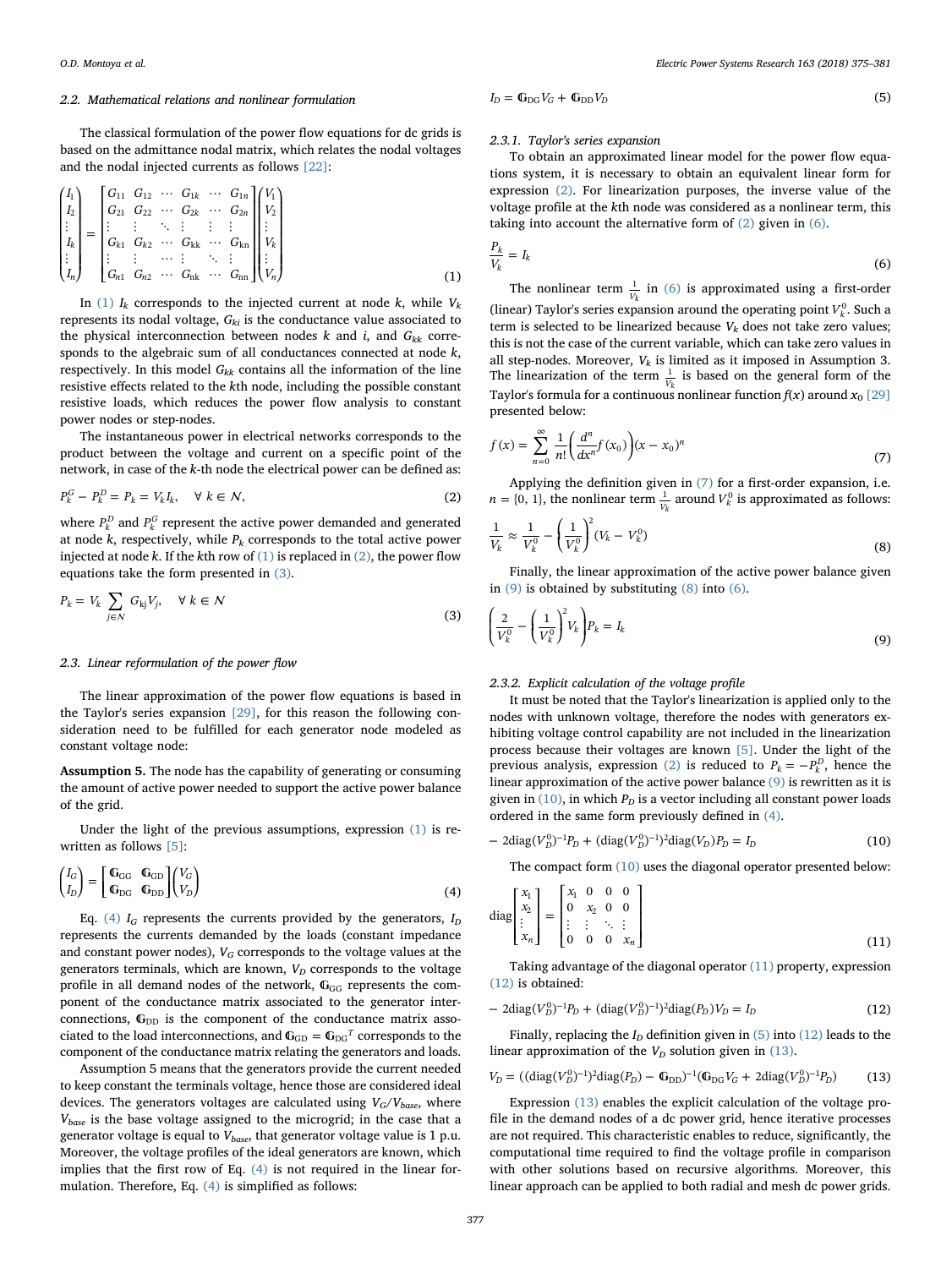<span id="page-3-1"></span>

Fig. 2. Electrical configuration for the 10-bus test feeder.

<span id="page-3-2"></span>

| Table 1 |                                                  |  |  |  |
|---------|--------------------------------------------------|--|--|--|
|         | Electrical parameters of the 10 bus test system. |  |  |  |

| From           | To | $R$ (pu) | Type of node     | $P$ (pu)– $R$ (pu) |
|----------------|----|----------|------------------|--------------------|
| 1 (slack)      | 2  | 0.0050   | Step-node        |                    |
| 2              | 3  | 0.0015   | P                | $-0.8$             |
| $\overline{2}$ | 4  | 0.0020   | P                | $-1.3$             |
| 4              | 5  | 0.0018   | P                | 0.5                |
| $\overline{2}$ | 6  | 0.0023   | $\boldsymbol{R}$ | 2.0                |
| 6              | 7  | 0.0017   | Step-node        | -                  |
| 7              | 8  | 0.0021   | P                | 0.3                |
| 7              | 9  | 0.0013   | P                | $-0.7$             |
| 3              | 10 | 0.0015   | $\boldsymbol{R}$ | 1.25               |

The following section presents the evaluation of the accuracy and speed of the proposed linear method using simulations.

## <span id="page-3-0"></span>3. Test systems and comparison methods

#### 3.1. First test system

The first test system corresponds to the 10-node LVDC microgrid proposed in [\[4\].](#page-6-2) The electrical configuration and the network parameters of this test system are reproduced in [Fig. 2](#page-3-1) and [Table 1](#page-3-2), respectively.

The fourth column of [Table 1](#page-3-2) corresponds to the type of the receiving node (second column), while the fifth column corresponds to the value of the resistive or constant power load located at that node.

This test system was selected to validate the capability of applying the proposed linear analysis to both radial and mesh configurations: the radial topology is evaluated by preserving the configuration described in [\[4\];](#page-6-2) the mesh topology is evaluated by adding two lines to the test system following the connections and parameters given in [Table 2](#page-3-3).

## 3.2. Second test system

This test system is formed by 21 nodes with multiple constant power loads and small distributed generators. This system was originally presented in [\[13\]](#page-6-18) for analyzing the convergence of the Newton's method in the power flow problem of DC power grids. [Fig. 3](#page-3-4) presents the test system configuration and [Table 3](#page-3-5) shows the network parameters and power consumption.

#### 3.3. Comparison methods

To validate the effectiveness and robustness of the proposed linear method, three additional solution methods for the power flow equations in dc power grids, which are widely adopted in literature, are implemented for comparison purposes. To provide a fair comparison,

<span id="page-3-3"></span>

| апі<br>١F |  |
|-----------|--|
|-----------|--|

| Proposed connections for testing the mesh grid case. |  |  |  |  |  |  |  |  |
|------------------------------------------------------|--|--|--|--|--|--|--|--|
|------------------------------------------------------|--|--|--|--|--|--|--|--|

| From | To | $R$ (pu) | From | To | $R$ (pu) |
|------|----|----------|------|----|----------|
| 5    | 10 | 0.0035   | 8    | 10 | 0.0025   |

<span id="page-3-4"></span>

Fig. 3. Electrical configuration for the 21 bus test system.

<span id="page-3-5"></span>Table 3 Electrical parameters of the 21 bus test system.

| From           | To | $R$ (pu) | P(pu)   | From | To | $R$ (pu) | P(pu)   |
|----------------|----|----------|---------|------|----|----------|---------|
| 1 (slack)      | 2  | 0.0053   | $-0.70$ | 11   | 12 | 0.0079   | $-0.68$ |
| 1              | 3  | 0.0054   | 0.00    | 11   | 13 | 0.0078   | 0.10    |
| 3              | 4  | 0.0054   | $-0.36$ | 10   | 14 | 0.0083   | 0.00    |
| $\overline{4}$ | 5  | 0.0063   | $-0.04$ | 14   | 15 | 0.0065   | 0.22    |
| $\overline{4}$ | 6  | 0.0051   | 0.36    | 15   | 16 | 0.0064   | $-0.23$ |
| 3              | 7  | 0.0037   | 0.00    | 16   | 17 | 0.0074   | 0.43    |
| 7              | 8  | 0.0079   | $-0.32$ | 16   | 18 | 0.0081   | $-0.34$ |
| 7              | 9  | 0.0072   | 0.80    | 14   | 19 | 0.0078   | 0.09    |
| 3              | 10 | 0.0053   | 0.00    | 19   | 20 | 0.0084   | 0.21    |
| 10             | 11 | 0.0038   | $-0.45$ | 19   | 21 | 0.0082   | 0.21    |

techniques able to solve the problem of power flow for both radial and mesh topologies were considered. This enable to test the proposed linear approximation for any possible configuration of the DC power grid.

The first method corresponds to the classical Newton–Raphson method [\[30\]](#page-6-19), which solves the power flow equations given by [\(3\)](#page-2-2) using successive approximations through the inverse of the Jacobian matrix. This numerical method finds a voltage profile using a recursive process as it is reported in [\[12\],](#page-6-8) in which the Jacobian matrix of the dc power flow formulation is formed by the partial derivatives of the voltage variables only.

The second comparative method corresponds to the convex reformulation of the power flow equations given by [\(3\)](#page-2-2) as a semidefinite programming problem [\[22\]](#page-6-13). This approach transforms the classical nonlinear set of dc power flow equations into a linear approximation that guarantees a unique solution [\[31\].](#page-6-20) The quality of the convex approximation can be measured using eigenvalue analysis as it is proposed in [\[22\].](#page-6-13) It must be noted that the convex reformulation, labeled in this paper as "Convex approximation", also uses a recursive process as reported in [\[32\].](#page-6-21)

The third comparative method is the Gauss–Seidel numerical solution. This was the first numerical method applied in specialized literature for solving power flow problems [\[33\].](#page-6-22) Moreover, this method requires a simple implementation since it does not require matrix inversions to determine the voltage profile, but it guarantees numerical convergence for any power flow case under normal operating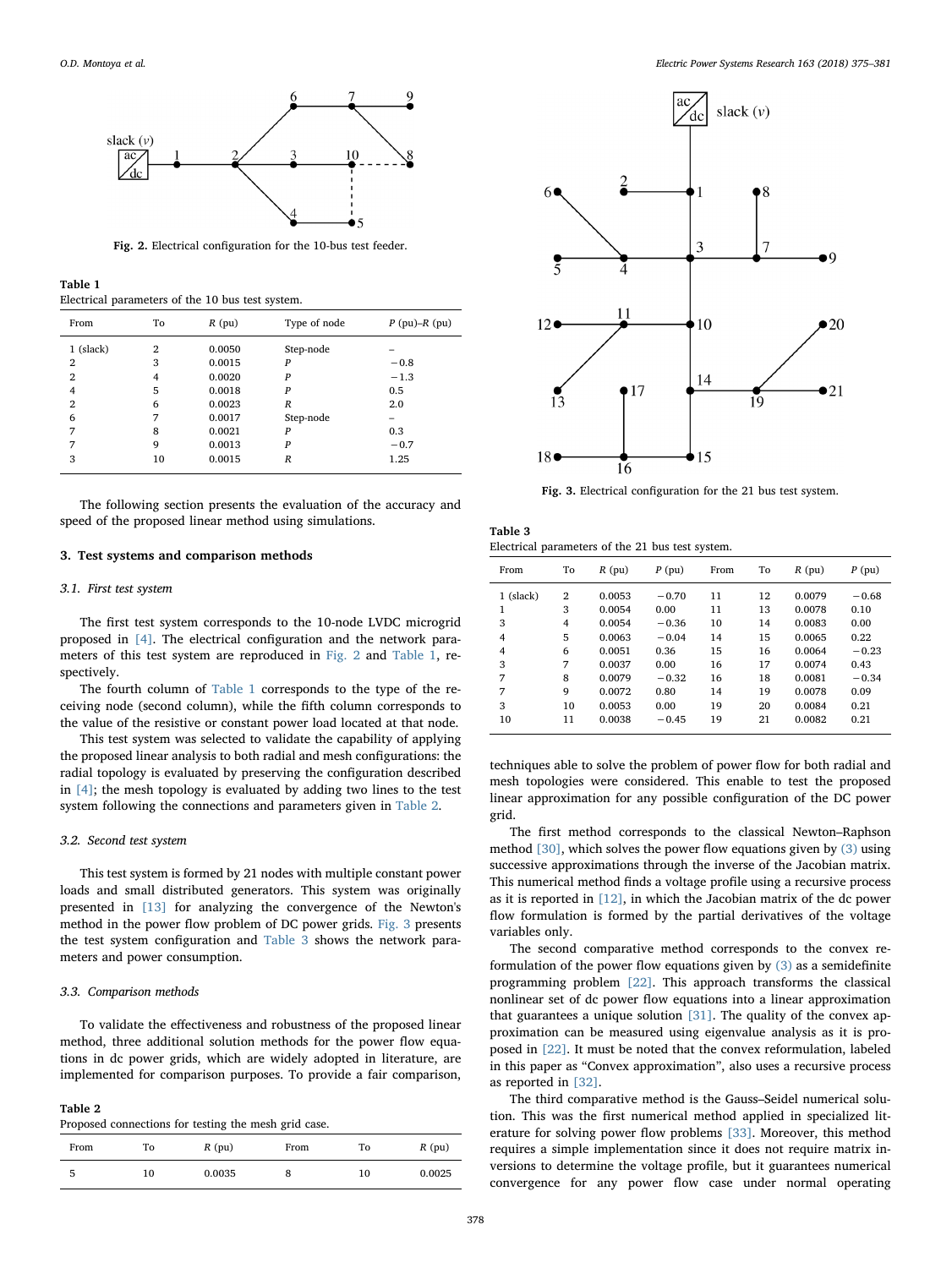conditions (steady state operation), because the conductance matrix is diagonal dominant [\[34\].](#page-6-23)

## <span id="page-4-0"></span>4. Computational validation

The simulations were carried out in a desk-computer with an INTEL (R) Core(TM) i5-3550 processor at 3.50 GHz, 8 GB RAM, running a 64 bits Windows 7 Professional operating system. The numerical validation of the proposed linear approximation was made using two different programming environments. The radial configurations were evaluated using  $C++$ , which is a classical programming language commonly used to solve power flows [35–[37\].](#page-6-24) In this programming language were implemented the Gauss–Seidel, Newton–Raphson and the proposed linear method. The mesh configurations were evaluated using the MATLAB environment, which makes possible to solve convex models, via semidefinite programming, using the CVX toolbox [\[32\].](#page-6-21) Moreover, the proposed linear approximation, the Gauss–Seidel and Newton–Raphson methods were also implemented in MATLAB to provide a fair comparison in terms of accuracy and computational environment.

## 4.1. Analysis of the dc power grid with radial configurations

This section illustrates the application of the proposed technique to solve power flow in radial systems, for this case both 10-bus and 21-bus systems are considered. The performance of the proposed linear approximation is compared with the Newton–Raphson [\[13\]](#page-6-18) and Gauss–- Seidel [\[4\]](#page-6-2) numerical methods.

## 4.1.1. 10-bus test system

This simulation scenario considers the dashed lines in [Fig. 2](#page-3-1) disconnected from the main grid, which generates a radial configuration in the test system. The voltage profiles calculated with the proposed linear approach, and using the comparison methods, are reported in [Table 4](#page-4-1).

Both Newton–Raphson and Gauss–Seidel methods report almost the same values per node in [Table 4](#page-4-1), in which the error of the Gauss–Seidel method with respect to the Newton–Rahpson method is around  $2.6872 \times 10^{-9}$ %. Similarly, the proposed linear method exhibits a maximum error equal to 4.9849  $\times$  10<sup>-6</sup>%, which is observed in the less-significant digits of [Table 4](#page-4-1). For practical purposes, the accuracy of the linear approximation is satisfactory enough taking into account the precision of the experimental data commonly used to parametrize the model [\[5\]](#page-6-3). Moreover, the explicit representation of the proposed linear method avoids the use of iterative solvers, hence the processing times are significantly lower in comparison with the classical methods: after 1000 consecutive evaluations of the dc power flow, the mean value of the processing time required by the Newton–Raphson was 51.02 μs with a standard deviation of 2.70 μs; the Gauss–Seidel required 167.80 μs with a standard deviation of 13.00 μs; while the proposed

## <span id="page-4-1"></span>Table 4

Voltage profiles for all nodes of the 10-bus test system for the radial topology (p.u.).

| Node | Newton-Raphson | Gauss-Seidel | Linear approx. |
|------|----------------|--------------|----------------|
|      |                |              | 1              |
| 2    | 0.983429492    | 0.983429494  | 0.983433344    |
| 3    | 0.981030463    | 0.981030465  | 0.981034755    |
| 4    | 0.981798881    | 0.981798883  | 0.981803314    |
| 5    | 0.982714712    | 0.982714714  | 0.982718867    |
| 6    | 0.981360772    | 0.981360775  | 0.981365053    |
| 7    | 0.980665875    | 0.980665878  | 0.980670477    |
| 8    | 0.981307876    | 0.981307878  | 0.981312250    |
| 9    | 0.979737055    | 0.979737057  | 0.979742042    |
| 10   | 0.979854637    | 0.979854640  | 0.979858924    |
| 8    | 0.981307876    | 0.981307878  | 0.981312250    |
| 9    | 0.979737055    | 0.979737057  | 0.979742042    |
| 10   | 0.979854637    | 0.979854640  | 0.979858924    |

<span id="page-4-2"></span>Table 5

|                             |  |  |  |  | Voltage profile in p.u. at node 9 for different increments of the capacity of |  |  |
|-----------------------------|--|--|--|--|-------------------------------------------------------------------------------|--|--|
| generation and consumption. |  |  |  |  |                                                                               |  |  |

| Load increasing | Newton-Raphson | Gauss-Seidel | Linear approx. |
|-----------------|----------------|--------------|----------------|
|                 | 0.979737055    | 0.979737000  | 0.979742042    |
| 2               | 0.966725704    | 0.966726000  | 0.966753509    |
| 3               | 0.953351095    | 0.953351000  | 0.953435495    |
| 4               | 0.939581319    | 0.939581000  | 0.939775508    |
| 5               | 0.925379521    | 0.925380000  | 0.925760413    |
| 6               | 0.910702762    | 0.910703000  | 0.911376398    |
| 7               | 0.895500509    | 0.895501000  | 0.896608924    |
| 8               | 0.879712621    | 0.879713000  | 0.881442683    |
| 9               | 0.863266578    | 0.863267000  | 0.865861541    |
| 10              | 0.846073605    | 0.846074000  | 0.849848481    |

linear solution required 9.34 μs with a standard deviation of 0.50 μs. Therefore, the proposed method only requires 5.56% and 18.29% of the time required by the Gauss–Seidel and Newton–Raphson methods, respectively.

In order to evaluate the robustness of the proposed solution under critical load scenarios, [Table 5](#page-4-2) reports the behavior of the voltage profile in the node 9 (node with the worse voltage profile) when the load and distributed generation increase from 1 to 10 times their nominal values. The results show that the Gauss–Seidel follows the solution provided by the Newton–Raphson with a negligible error. Similarly, the proposed linear approximation accurately follows the solution generated by both classical methods, with a negligible error, when the load and generation capacity grows below 6 times their nominal values. For variations in the load and generation capacity equal or higher than 6 times their nominal values, the proposed linear method exhibits a slightly higher error; for example, a maximum error equal to 0.44% is obtained when the generation capacity and load consumption have been incremented 10 times. Such results put into evidence the robustness and efficiency of the proposed explicit method.

## 4.1.2. 21-bus test system

This simulation scenario considers the 21-bus system depicted in [Fig. 3](#page-3-4), which presents a radial configuration. [Table 6](#page-4-3) presents the voltage profiles obtained with the Newton–Raphson, Gauss–Seidel and proposed linear methods.

Similarly to the previous case, [Table 6](#page-4-3) reports a negligible difference (around 2.8070  $\times$  10<sup>-9</sup>%) between the Gauss–Seidel and Newton–Raphson methods. The proposed linear method provides an

# <span id="page-4-3"></span>Table 6

| Voltage profiles in all nodes of the 21-bus test system in (p.u.). |  |  |
|--------------------------------------------------------------------|--|--|
|--------------------------------------------------------------------|--|--|

| Node           | Newton-Raphson | Gauss-Seidel | Linear approx. |
|----------------|----------------|--------------|----------------|
| 1              | 1              | 1            | 1              |
| $\overline{2}$ | 0.996276133    | 0.996276133  | 0.996276185    |
| 3              | 0.999870879    | 0.999870878  | 0.999871048    |
| $\overline{4}$ | 0.999651190    | 0.999651189  | 0.999651354    |
| 5              | 0.999399038    | 0.999399037  | 0.999399202    |
| 6              | 1.001484468    | 1.001484467  | 1.001484628    |
| 7              | 1.001624231    | 1.001624230  | 1.001624243    |
| 8              | 0.999093938    | 0.999093937  | 0.999093952    |
| 9              | 1.007342248    | 1.007342247  | 1.007341953    |
| 10             | 0.997448213    | 0.997448212  | 0.997448775    |
| 11             | 0.993493968    | 0.993493967  | 0.993494969    |
| 12             | 0.988057035    | 0.988057034  | 0.988058821    |
| 13             | 0.994278457    | 0.994278455  | 0.994279431    |
| 14             | 1.002291131    | 1.002291129  | 1.002291349    |
| 15             | 1.002793986    | 1.002793983  | 1.002794128    |
| 16             | 1.001885027    | 1.001885024  | 1.001885107    |
| 17             | 1.005051035    | 1.005051032  | 1.005051034    |
| 18             | 0.999128625    | 0.999128622  | 0.999128707    |
| 19             | 1.006238881    | 1.006238879  | 1.006238866    |
| 20             | 1.007988901    | 1.007988898  | 1.007988774    |
| 21             | 1.007947304    | 1.007947302  | 1.007947181    |
|                |                |              |                |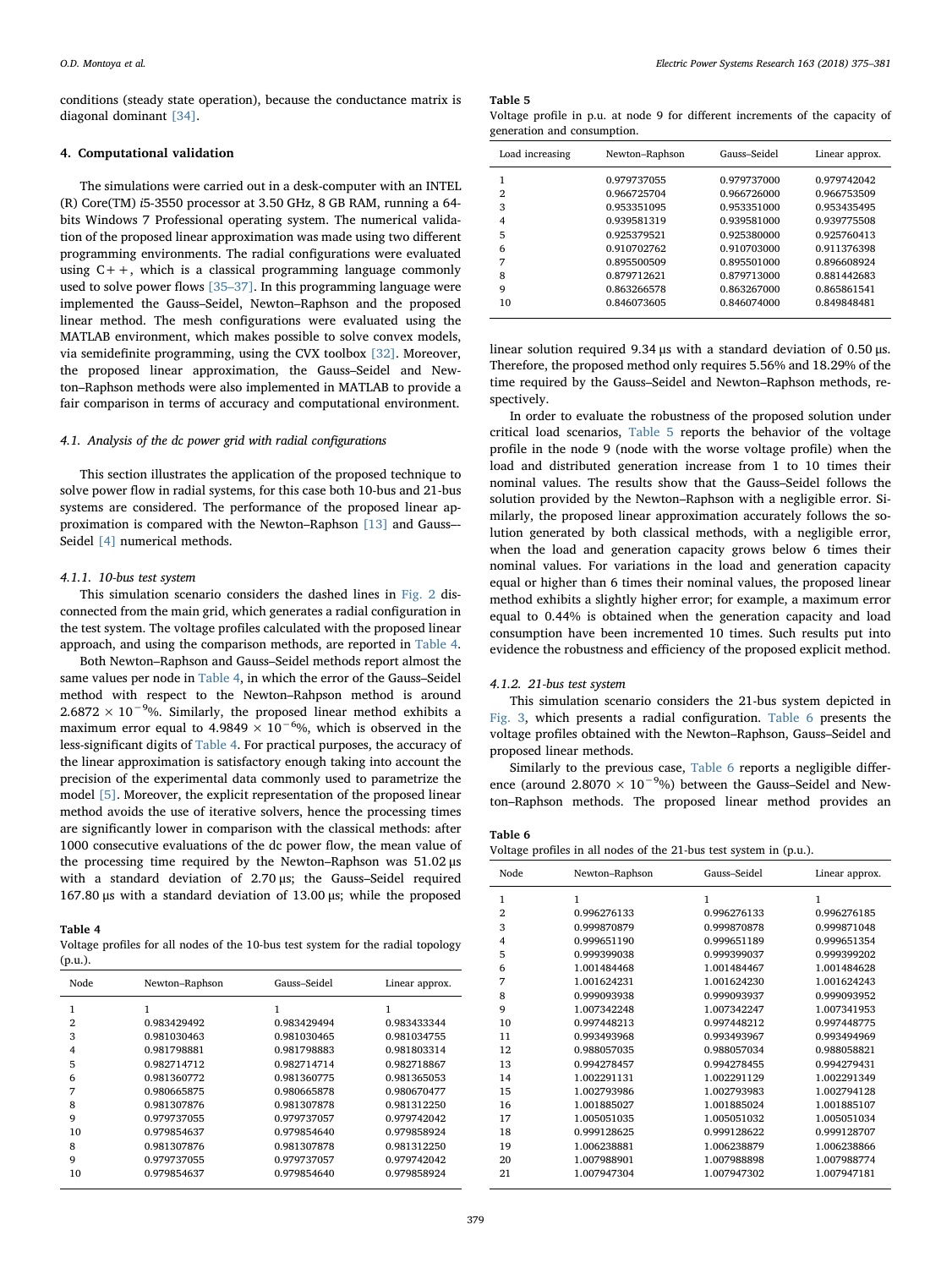#### <span id="page-5-1"></span>Table 7

Voltage profile in p.u. at node 12 for different increments of the capacity of generation and consumption.

| Load increasing | Newton-Raphson | Gauss-Seidel | Linear approx. |
|-----------------|----------------|--------------|----------------|
| 1               | 0.988057035    | 0.988057034  | 0.988058821    |
| $\overline{2}$  | 0.975439273    | 0.975439271  | 0.975455788    |
| 3               | 0.962101939    | 0.962101937  | 0.962165827    |
| 4               | 0.947988703    | 0.947988702  | 0.948161292    |
| 5               | 0.933028964    | 0.933028966  | 0.933411781    |
| 6               | 0.917133940    | 0.917133942  | 0.917883920    |
| 7               | 0.900190966    | 0.900190968  | 0.901541126    |
| 8               | 0.882054954    | 0.882054956  | 0.884343328    |
| 9               | 0.862535157    | 0.862535159  | 0.866246656    |
| 10              | 0.841373749    | 0.841373752  | 0.847203083    |

accurate calculation of the voltage profiles with a maximum error equal to  $1.7058 \times 10^{-6}$ %, which is enough for practical analyses. In this second test, the proposed linear approximation required 11.49% and 16.12% of the calculation time needed to process the Gauss–Seidel and Newton–Raphson methods, respectively. Therefore, the proposed solution provides a satisfactory trade-off between accuracy and processing speed in comparison with the classical Gauss–Seidel and Newton–Raphson techniques.

To evaluate the robustness of the proposed solution under critical load scenarios, [Table 7](#page-5-1) presents the behavior of the worse nodal voltage profile (node 12), when the loads and distributed generators increase from 1 to 10 times their nominal values. The results show that both Gauss–Seidel and Newton–Raphson methods provide almost identical results. Similarly to the previous test, the proposed linear approximation accurately follows the solution generated by both classical methods, with a negligible error, when the load and generation capacity grows below 6 times their nominal values. For variations in the load and generation capacity equal or higher than 6 times their nominal values, the proposed linear method exhibits a slightly higher error; in this case, a maximum error equal to 0.69% is obtained at node 10 when the generation capacity and load consumption have been incremented 10 times.

Finally, this second test put into evidence that the proposed method can be used to analyze large systems with different power demands and high penetration of distributed generation.

#### 4.2. Analysis of the dc power grid with mesh topology

For this simulation case, the MATLAB software was used to implement the Newton–Raphson and Gauss–Seidel methods, the proposed linear approach and the convex approximation of the power flow problem, which is widely used in the specialized literature as it is reported in [\[22\]](#page-6-13). This case was implemented in MATLAB in order to use the CVX solver to process the convex approximation following the method reported in [\[32\].](#page-6-21)

The adopted mesh configuration corresponds to the test system presented in [Fig. 2](#page-3-1) including the connection of the dashed lines reported in [Table 2.](#page-3-3) For this system, it is illustrated the use of the proposed model in the evaluation of the active power losses when the load demand and generator injection increase from 1 to 10 times. [Table 8](#page-5-2) presents the active power losses calculated with the Newton–Raphson, Gauss–Seidel, Convex approximation and the proposed linear approaches, respectively. The active power losses were calculated from the voltage profile and conductance matrix using the following general expression:

<span id="page-5-3"></span>
$$
p_{\text{loss}} = \sum_{i \in \mathcal{N}} \left[ \left( \sum_{j \in \mathcal{N}} G_{ij} v_i v_j \right) - G_{i0} v_i^2 \right]
$$
(14)

The first component of  $(14)$  corresponds to the power losses associated to the line conductance effects; if the system includes constant resistive

<span id="page-5-2"></span>Table 8 Behavior of the active power losses for the mesh topology (p.u.).

| Load<br>increa. | Newton-Raphson | Gauss-Seidel | Convex approx. | Linear approx. |
|-----------------|----------------|--------------|----------------|----------------|
| 1               | 0.063602382    | 0.063602346  | 0.063602383    | 0.063573146    |
| 2               | 0.169358104    | 0.169358044  | 0.169358109    | 0.169091897    |
| 3               | 0.331695822    | 0.331695737  | 0.331695830    | 0.330567065    |
| 4               | 0.555455948    | 0.555455837  | 0.555455951    | 0.552103012    |
| 5               | 0.846210578    | 0.846210440  | 0.846210579    | 0.838113867    |
| 6               | 1.210428348    | 1.210428179  | 1.210428354    | 1.193349943    |
| 7               | 1.655690346    | 1.655690144  | 1.655690358    | 1.622926718    |
| 8               | 2.190977864    | 2.190977625  | 2.190977865    | 2.132356681    |
| 9               | 2.827063556    | 2.827063278  | 2.827063559    | 2.727584340    |
| 10              | 3.577055397    | 3.577055076  | 3.577055401    | 3.415024777    |

loads, the associated power demand must be subtracted from the conductance matrix using the second component of  $(14)$ . This last process is needed since all resistive elements interconnected to the ith node are lumped into the diagonal elements  $G_{ii}$  of the conductance matrix, including the constant resistive loads  $G_{i0}$ , which does not produce power losses.

The simulation results, reported in [Table 8](#page-5-2), put into evidence that the Gauss–Seidel and Convex approximation methods present estimation errors lower than  $5.711 \times 10^{-5}$ % and  $2.943 \times 10^{-6}$ % with respect to the Newton–Raphson method, respectively. The proposed linear method provides very accurate results, with errors lower than 0.957%, when the generation and consumption values increment from 1 to 5 times their nominal values, which is not common in real operating scenarios for dc power grids. For increments in the load demand and generation profiles higher than 5 times the errors are higher: 1.411% for 6 times, 1.979% for 7 times, 2.676% for 8 times, 3.519% for 9 times and 4.530% for 10 times.

On the other hand, the proposed linear method exhibits the shortest calculation time: the proposed method requires only the 0.67% of the average processing time required by the Newton–Raphson method. Similarly, the processing of the proposed linear method only takes the 0.21% and 0.02% of the average processing times required by the Gauss–Seidel and Convex solutions, respectively.

Therefore, the proposed solution exhibits the best performance when the generation and consumption values increment from 1 to 5 times their nominal values. For higher increments, the designer must analyze if the slightly higher error is acceptable. In any case, power flow analyzes with generation and consumption increments higher than 1.5 times of the nominal values are not frequent, since the over-current protection are usually calibrated to disconnect the system when the currents overpass 1.5 times the load current [\[38\].](#page-6-25) Hence, it is important to remark that increments in the power consumption up to 10 times of the nominal load were considered, in this section, just to validate the robustness of the proposed linear method, even when the power consumption increases drastically. Finally, the processing times required by the proposed linear approximation are much shorted in comparison with the other methods, hence a satisfactory trade-off between accuracy and speed is provided.

## <span id="page-5-0"></span>5. Conclusions and future works

The power flow analysis of dc power grids was explored in this paper. A linear equivalent model was proposed based on Taylor's series expansion, which leads to an explicit solution of the problem. This characteristic makes possible to solve the power flow equations without an iterative process, which it reduces the computational time significantly. In order to evaluate the performance of the proposed solution, three widely adopted methods were implemented and tested, namely the classical Newton–Raphson (nonlinear model), Gauss–Seidel and the Convex formulation methods.

The simulation results demonstrate the robustness and effectiveness